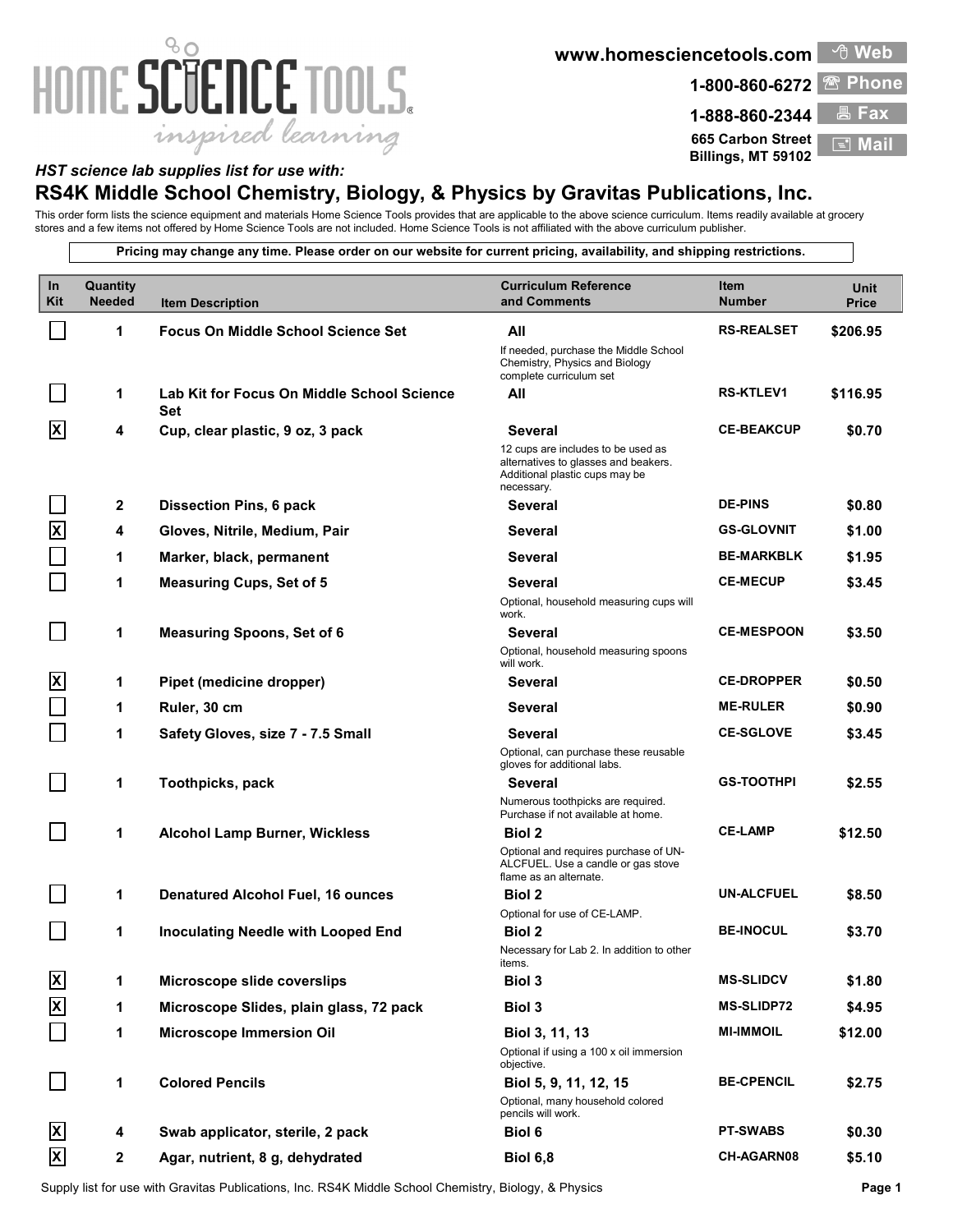| $\ln$<br>Kit            | Quantity<br><b>Needed</b> | <b>Item Description</b>                              | <b>Curriculum Reference</b><br>and Comments                                                  | <b>Item</b><br><b>Number</b> | Unit<br><b>Price</b> |
|-------------------------|---------------------------|------------------------------------------------------|----------------------------------------------------------------------------------------------|------------------------------|----------------------|
| X                       | 2                         | Petri Dishes, polystyrene, 90 x 15 mm, 20<br>pack    | <b>Biol 6,8</b>                                                                              | <b>BE-PETRI20</b>            | \$6.95               |
|                         | 1                         | <b>Basic Protozoa Set - Live Culture</b>             | Biol 7                                                                                       | <b>LD-PROBASC</b>            | \$28.50              |
|                         |                           |                                                      | Necessary for Lab 7. In addition to other<br>items.                                          |                              |                      |
|                         | 1                         | Eosin Y, 1%, 30 ml                                   | <b>Biol 7</b>                                                                                | <b>CH-EOSIN</b>              | \$4.45               |
|                         |                           |                                                      | Necessary for Lab 7. In addition to other                                                    |                              |                      |
|                         | 1                         | Methyl Cellulose, 1.5%, 30 ml                        | items.<br><b>Biol 7</b>                                                                      | <b>CH-METHCEL</b>            | \$3.70               |
|                         |                           |                                                      | Necessary for Lab 7. In addition to other                                                    |                              |                      |
|                         | 1                         | Pipet, disposable, 1 ml, 10 pack                     | items.<br><b>Biol 7</b>                                                                      | <b>CE-PIPET</b>              | \$1.50               |
|                         |                           |                                                      | Necessary for Lab 7. In addition to other                                                    |                              |                      |
|                         | 1                         | Slides, concavity, 12 pack                           | items.<br><b>Biol 7</b>                                                                      | <b>MS-SLIDC12</b>            | \$5.75               |
|                         |                           |                                                      | Necessary for Lab 7. In addition to other                                                    |                              |                      |
|                         | 1                         | Yeast, packet                                        | items.<br><b>Biol 7</b>                                                                      | <b>LM-YEAST</b>              | \$1.75               |
|                         |                           |                                                      | Necessary for Lab 7. In addition to other<br>items.                                          |                              |                      |
| ΙxΙ                     | 1                         | Magnifying Glass, 2", 3X Lens                        | Biol 9                                                                                       | <b>OP-MAGNIFY</b>            | \$2.85               |
|                         | 1                         | <b>Nature Backpack</b>                               | <b>Biol 9</b>                                                                                | <b>SP-BACKPAK</b>            | \$28.95              |
|                         |                           |                                                      | Optional, any backpack would work.                                                           |                              |                      |
| <u>x</u>                | 1                         | Seeds, corn, pack                                    | <b>Biol 9</b>                                                                                | <b>LM-SEEDCOR</b>            | \$1.95               |
|                         | 1                         | <b>Nature Notebook</b>                               | Biol 9, 12, 15, 16<br>Optional, many notebooks or paper<br>would work.                       | <b>BE-NOTEBK</b>             | \$4.85               |
| <u>x</u>                | 1                         | Seeds, baby lima bean, pack                          | <b>Biol 9,10</b>                                                                             | <b>LM-SEEDBEA</b>            | \$1.30               |
|                         | 1                         | Glass Tube, 5 mm, 6" long                            | Chem 2                                                                                       | <b>CE-TUBEG6</b>             | \$0.75               |
| $\overline{\mathbf{x}}$ | 1                         | Graduated Cylinder, glass, 10 ml                     | <b>Chem 2,11</b>                                                                             | <b>CE-CYGL10</b>             | \$4.85               |
|                         | 1                         | Isopropyl Alcohol, 90%, 30 ml                        | Chem 2,9,12                                                                                  | <b>UN-ISOPALC</b>            | \$2.80               |
|                         |                           |                                                      | Optional, standard rubbing alcohol will<br>work. Purchase at a grocery store or<br>pharmacy. |                              |                      |
|                         | 1                         | <b>Food Coloring, 4 colors</b>                       | Chem 4,9                                                                                     | <b>CH-FOODCOL</b>            | \$3.80               |
|                         | 1                         | Red Cabbage Indicator Jiffy Juice Kit                | Chem 6,7                                                                                     | <b>KT-JIFFYJU</b>            | \$10.50              |
|                         |                           |                                                      | Optional, alternate to making your own<br>red cabbage juice indicator.                       |                              |                      |
| ΙxΙ                     | 1                         | Filter Paper, 11 cm, 10 pack                         | Chem 6,8,9,12                                                                                | <b>CE-FILTPAP</b>            | \$1.45               |
|                         | 1                         | Glass Jar, 16 oz size                                | Chem 7                                                                                       | GS-JAR16OZ                   | \$6.95               |
|                         |                           |                                                      | Optional, many jars will work.                                                               |                              |                      |
|                         | 1                         | Laundry starch, concentrated, 30 ml                  | Chem 8<br>Optional, can use borax and corn starch                                            | <b>CH-LSTARCH</b>            | \$3.15               |
|                         |                           |                                                      | instead.                                                                                     |                              |                      |
| ΙxΙ                     | 1                         | Iodine (Lugol's) Biological Stain Solution, 30<br>ml | Chem 8,12; Biol 4,13                                                                         | <b>CH-IODINE</b>             | \$5.20               |
|                         | 1                         | Citrus Dish Degreaser, 15ml                          | Chem <sub>9</sub>                                                                            | <b>CH-CITRCLN</b>            | \$1.90               |
|                         |                           |                                                      | Optionnal, many household dish soaps<br>will work.                                           |                              |                      |
| ΙxΙ                     | 1                         | Ball, hard rubber, 1-3/4"                            | Phys 1                                                                                       | <b>GS-BALLHRB</b>            | \$1.15               |
| $\mathbf{x}$            | 1                         | <b>Tennis ball</b>                                   | Phys 1                                                                                       | <b>GS-BALLTNS</b>            | \$1.55               |
| X                       | 1                         | Marbles, pack of 15                                  | <b>Phys 1, 6</b>                                                                             | <b>GS-MARBLSM</b>            | \$2.00               |
| $\overline{\mathsf{x}}$ | 1                         | String, heavy cord, 25'                              | <b>Phys 1, 8</b>                                                                             | <b>MC-STRING</b>             | \$2.00               |
|                         | 1                         | Paper Clips, small, 100/box                          | Phys 1,3,10,12                                                                               | <b>GS-PCLIPSM</b>            | \$0.60               |
|                         |                           |                                                      | Numerous paper clips are required.<br>Purchase these if not available at home.               |                              |                      |
|                         | 1                         | Snap Circuits Jr. 100 Kit                            | Phys 2<br>Optional additional electronics activity.                                          | KT-SNAP100                   | \$30.50              |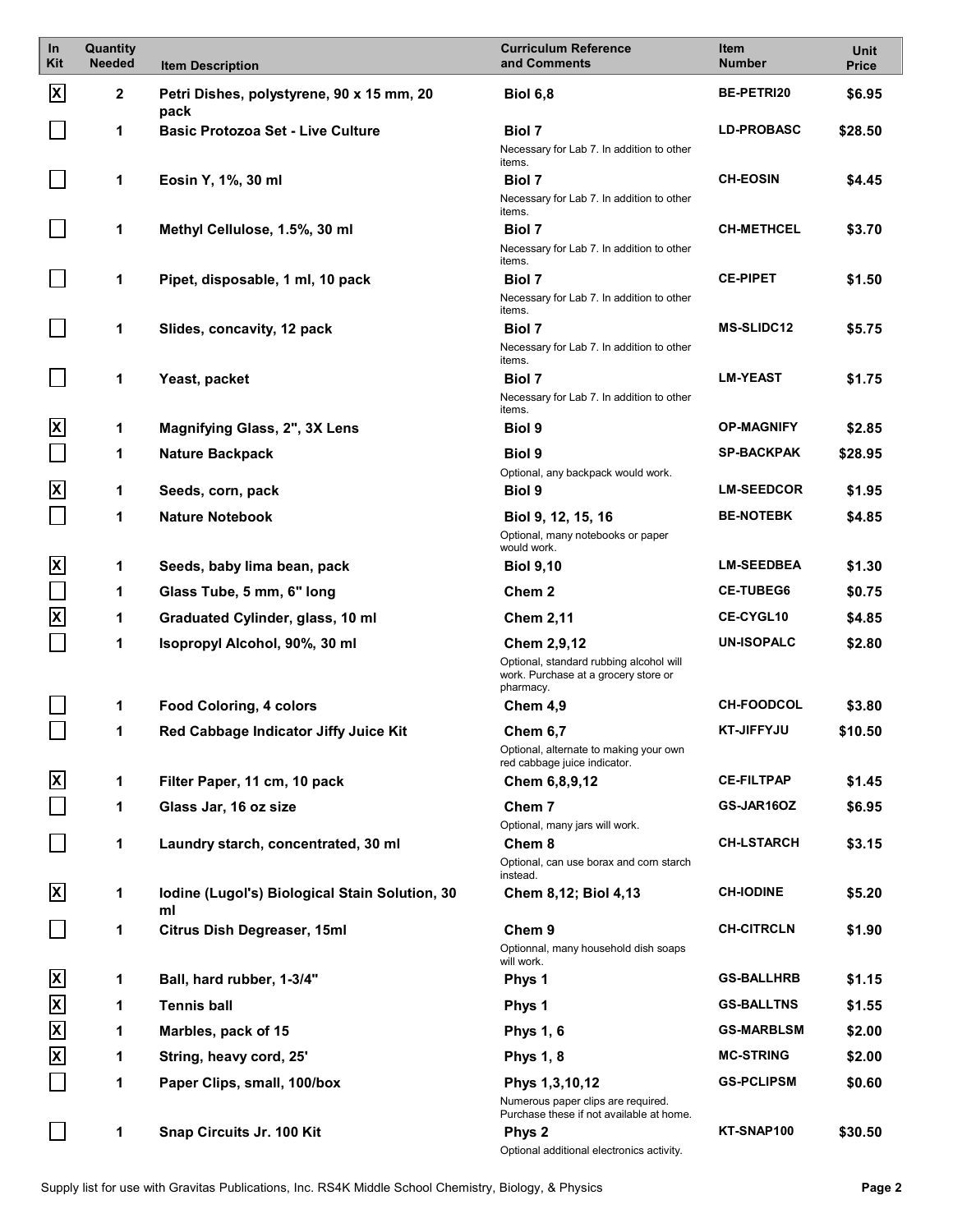| <b>In</b><br>Kit        | Quantity<br><b>Needed</b> | <b>Item Description</b>                 | <b>Curriculum Reference</b><br>and Comments                                                      | Item<br><b>Number</b> | Unit<br><b>Price</b> |
|-------------------------|---------------------------|-----------------------------------------|--------------------------------------------------------------------------------------------------|-----------------------|----------------------|
| $\mathbf{x}$            | 1                         | Slinky, metal, extra large              | Phys 3                                                                                           | <b>MC-SLINKY2</b>     | \$7.05               |
| $\mathbf{x}$            | 1                         | Tape Measure, Flexible, 150 cm          | <b>Phys 3,4</b>                                                                                  | <b>ME-TAPE1</b>       | \$1.50               |
|                         | 1                         | Platform scale, 450 g capacity          | <b>Phys 3,4,6</b>                                                                                | <b>BS-SCALEDT</b>     | \$7.05               |
|                         | 1                         | Toy car                                 | Phys 4                                                                                           | <b>MC-TOYCAR</b>      | \$1.00               |
| $\mathbf{x}$            | 1                         | Ball, steel, 0.5", each                 | Optional, many small toy cars will work.<br>Phys 6                                               | <b>MC-BALLS2S</b>     | \$0.75               |
| $\overline{\mathbf{x}}$ | 1                         | Ball, steel, 1", each                   | Phys 6                                                                                           | <b>MC-BALLSTL</b>     | \$1.95               |
|                         |                           |                                         |                                                                                                  | <b>ME-STOPWAT</b>     |                      |
|                         | 1                         | Digital Stop Watch, 2"                  | Phys 6<br>Optional, many digital timers will work.                                               |                       | \$5.65               |
| $\overline{\mathsf{x}}$ | 1                         | Compass, magnetic, 1.5"                 | Phys 7                                                                                           | <b>GS-COMPASS</b>     | \$3.00               |
|                         | 1                         | Battery, 9-volt, alkaline               | Phys 9                                                                                           | EL-BALK-9V            | \$2.95               |
|                         | 1                         | <b>Digital Multimeter</b>               | Phys 9<br>Optional, needed to measure voltage but<br>can be excluded or purchased<br>seperately. | <b>EL-DIGMULT</b>     | \$15.00              |
| $\mathbf{x}$            | 1                         | <b>Steel Wool</b>                       | Phys 9                                                                                           | <b>GS-STLWOOL</b>     | \$1.75               |
|                         | 1                         | Methylene Blue, 1%, 30 ml               | <b>Biol 13</b>                                                                                   | <b>CH-METHBLU</b>     | \$4.60               |
|                         | 1                         | <b>Clam Dissection Guide</b>            | Optional, can substitute iodine.<br><b>Biol 14A</b>                                              | <b>DE-GDCLAM</b>      | \$1.50               |
|                         |                           |                                         | Necessary for clam dissection in Lab<br>14A.                                                     |                       |                      |
|                         | 1                         | Clam Specimen, Freshwater, 4"-5", Plain | <b>Biol 14A</b>                                                                                  | <b>PM-CLAM</b>        | \$3.25               |
|                         |                           |                                         | Necessary for clam dissection in Lab<br>14A.                                                     |                       |                      |
|                         | 1                         | <b>Crayfish Dissection Guide</b>        | <b>Biol 14A</b><br>Necessary for crayfish dissection in Lab<br>14A.                              | <b>DE-GDCRAW</b>      | \$1.50               |
|                         | 1                         | Crayfish Specimen, 4"-6", Plain         | <b>Biol 14A</b><br>Necessary for crayfish dissection in Lab                                      | <b>PM-CRAYFSH</b>     | \$2.10               |
|                         |                           |                                         | 14A.                                                                                             |                       |                      |
|                         | 1                         | <b>Earthworm Dissection Guide</b>       | <b>Biol 14A</b><br>Necessary for worm dissection in Lab<br>14A.                                  | <b>DE-GDWORM</b>      | \$1.10               |
|                         | 1                         | Earthworm Specimen, 9-12", Plain        | <b>Biol 14A</b>                                                                                  | <b>PM-WORM</b>        | \$1.30               |
|                         |                           |                                         | Necessary for worm dissection in Lab<br>14A.                                                     |                       |                      |
|                         | 1                         | <b>Starfish Dissection Guide</b>        | <b>Biol 14A</b>                                                                                  | <b>DE-GDSTAR</b>      | \$1.50               |
|                         |                           |                                         | Necessary for starfish dissection in Lab<br>14A.                                                 |                       |                      |
|                         | 1                         | <b>Starfish Specimen, Plain</b>         | <b>Biol 14A</b><br>Necessary for starfish dissection in Lab<br>14A.                              | <b>PM-STARFSH</b>     | \$3.25               |
|                         | 1                         | <b>Basic Dissecting Tools Set</b>       | Biol 14A, 15A, 16A                                                                               | <b>DE-SETBAS</b>      | \$7.90               |
|                         | 4                         | <b>Dissecting Tray, Styrofoam</b>       | <b>Biol 14A, 15A, 16A</b><br>If disposing of trays, order more for                               | <b>DE-TRAYS</b>       | \$0.80               |
|                         | 1                         | <b>Choice Chamber</b>                   | additional dissections.<br><b>Biol 14B</b>                                                       | <b>BE-CHAMBER</b>     | \$6.25               |
|                         | 1                         | Dogfish Shark Specimen, 18"-22", Double | <b>Biol 15A</b>                                                                                  | <b>PM-DOGFISH</b>     | \$18.50              |
|                         |                           | Injected                                | Necessary for shark dissection in Lab                                                            |                       |                      |
|                         | 1                         | <b>Frog Dissection Guide</b>            | <b>Biol 15A</b>                                                                                  | <b>DE-GDFROG</b>      | \$1.10               |
|                         | 1                         | Frog Specimen, Grass, 3.5"-4", Plain    | Necessary for frog dissection in Lab 15A.<br><b>Biol 15A</b>                                     | <b>PM-FROG4P</b>      | \$4.35               |
|                         |                           |                                         | Necessary for frog dissection in Lab 15A.                                                        |                       |                      |
|                         | 1                         | <b>Perch Dissection Guide</b>           | <b>Biol 15A</b><br>Necessary for perch dissection in Lab<br>15A.                                 | <b>DE-GDPERCH</b>     | \$1.50               |